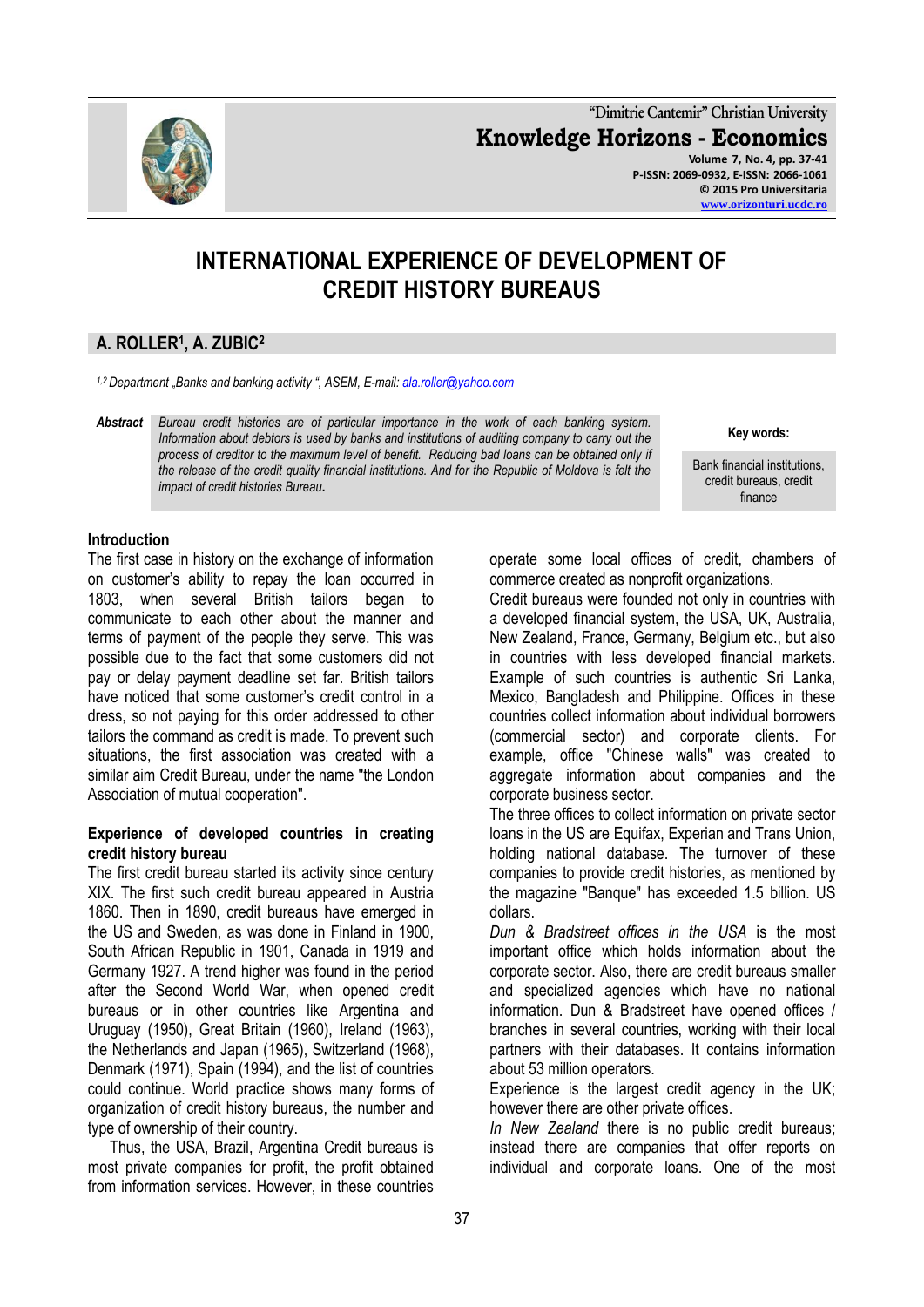recognized companies in New Zealand is Baycorp NZ Limited.

*In Australia,* Credit Reference Ltd., provides information on companies in the small and medium business, Dun & Bradstreet (Australia) offers information about the credit situation of corporations.

*In Japan* credit bureaus are established as companies which belong to a consortium of creditors*.* When they founded offices in these countries, mostly from private initiative in some European countries such as France, Belgium and Germany on loans and debt information services are offered by Central Banks subdivisions.

*In France*, there is a National File ("Le fishier National") for centralizing information on payment incidents, not run by private operators, but the Bank of France. The division of the French Central Bank is Credit Bureau, which collects information about the name, address, type of activity, type of facility to economic agent's month on loans to corporate clients and more than 50000. The information provided banks/lending institutions creditor is provided free of charge.

*In Belgium*, which provides credit information offices were opened as a division of the Central Bank by Royal Decree in order to curb non-payment of individual loans, mortgages, leasing, and corporate loans. Credit Bureaus operations on individual borrowers contain only negative information. Under the Royal Decree for commercial lending *is compulsory* consultation Credit Office, *but optional* for mortgage lending. The consumer has the right to verify and request additional information or explanations. Under the Royal Decree is mandatory for all authorized consumers, companies offering mortgages to provide information Credit Bureau.

*In Germany* runs an association "BUNDES-SCHUFA" eight regional credit offices, autonomous legally and economically; and the General Insurance Association of Protection to Credit "SCHUFA" - whose founding am commercial banks, savings banks, cooperative banks, bank card issuing companies, etc. Banks and financial institutions that offer Central Bank are obliged to report about debtors whose debts exceed 300 000 Euro for 3 months from the reporting date. Reporting Office of the German Central Bank shall inform the institutions concerned about the total debt of borrowers and number of credits taken.

*In Russia* first appeared office (2005), where there is the National Bureau of Credit, founders of the Chamber of Commerce and Dun & Bradstreet Corporation. Just own credit bureaus have created the Banking Association of Regional Banks Association of Russia were consulted establishment by German experts from the Schufa.

*In Sri Lanka*, credit bureau was established under the Act on Credit Bureau in 1990. The 51% stake is held by the Monetary Board, 30% and 19% belongs to commercial banks and other institutions.

*In Bangladesh*, the Credit Bureau was founded as a department of the Central Bank. Credit Bureau collects annual information (name, director, facilities granted, penalties, arrears, property titles, etc.) from commercial banks on all corporate borrowers who benefited from facilities and presented at the request of the Credit Bureau report on any bank loan concerned. The information is renewed monthly for consumers with greater opportunities Taka 100 Lake and quarterly for customers with greater opportunities for Taka 10 lakh.

*In the Philippines*, the Information on Loans was founded by the Central Bank together with the Securities Commission and Securities and Philippine Institute in 1982. Financial Officer Office provides information about both individual customers and corporate clients about. The report is an analysis of corporate commercial, history management, group management, reporting, payments, banking relationships, financial conditions, legal structure and conditions of the exchange. Their database contains over 50000 files; the report provides information about individual identity, relations environment, financial position and negative records, the database contains 150000 individual reports.

The databases of credit history bureaus in developed countries is formed, usually over several decades, and in some of them - USA, Canada, Finland and South African Republic - credit bureaus have started activity since the late nineteenth - early twentieth century. The volume of information exchanged between lenders through the credit history bureaus is important – for example, in the USA, Belgium, Brazil, Britain, Japan and Germany the number of credit reports provided exceeds the population. In the system of credit history bureaus capital concentration level is relatively high as in the USA, UK and Japan leading role it plays two to three large offices of credit histories and other countries (Australia, Germany, Argentina, Brazil Finland, Ireland) there is only one office of credit histories. This is explained by the fact that a large company is able to focus its database maximum volume and full of accurate information and to use information technologies in the work of art.

In the early 90s it began the process of extending credit history bureaus work on international financial market. The highest offices of credit histories were intended to become transnational corporations. As a first step in this direction was the acquisition of control or obtaining credit histories national offices in several countries of Latin America, Europe and Asia.

*The largest private credit bureau in the world is TransUnion (Dun & Bradstreet), Experian and Equifax*.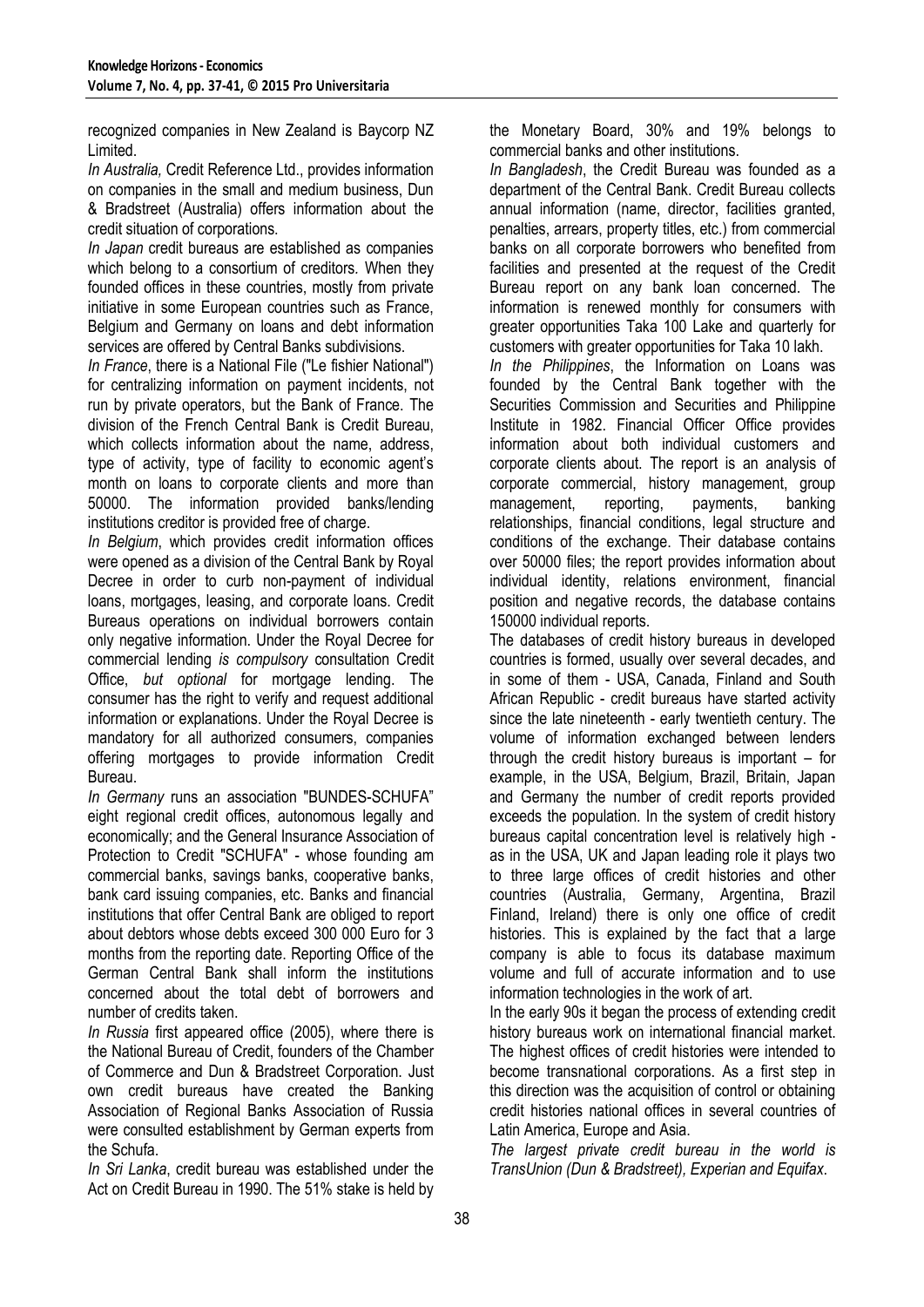*Dun & Bradstreet* (D & B), is headquartered in the US, and is the most important player in the corporate sector. Dun & Bradstreet was founded in 1841 and currently operates through 217 offices located worldwide. D & B database accumulates information on business loans of about 53 million. Its operations are divided into two directions:

1) provides information about corporate payments past credit score. These reports are provided only to members and cost about 1 USD each;

2) provide information about business reports, including data about the business, financial position, information on payments, financial risk insurance. These reports are provided by both members and those interested in outdoor payment, and cost about 250 dollars per report. There is a link between the two divisions; all information in business reports is collected separately from reports of collective and public sources. To ensure the accuracy of the information D & B checks the data receipt and carry 670,000 daily renewal data.

Dun & Bradstreet together with Trans Union have established offices in Canada, Mexico, Spain, Hong Kong and South African Republic. Credit Bureau in Mexico, was founded in 1997 by D & B with banks in Mexico. Banks participating share of about 70% of the initial capital of the Bureau, and 30% are owned by D & B and TransUnion which also provides technical support. The total investment in the Credit Bureau in Mexico was over 2 million USD.

*Experian* is the largest credit bureau in the UK, accounting for more than two thirds of all applications for loans. It is a branch of Great Universal Stores PLC, a transnational company with shares in household products businesses, land investment, finance and information services. It operates mainly in Britain and the US. Experian clients are banks, finance houses, distributors of mobile phones, etc. It has a database of 170 million records in the UK and the US 205 million individual accounts. It also contains information on loans to commercial undertakings. Basic services offered by Experian are:

 $-$  Information services representing 50% of the venture;

- Marketing targeted;

- Sport decision;
- $-$  Extracting data.

*Experian* provides three major products:

a)Goods on credit accounts;

b)Research on applications for loans;

c)Anti-fraud system.

*Experian*'s annual sales are \$ 1.5 billion and total number of employees is 11000 people. In addition to offices in the USA and England, are *Experian* offices in Argentina, Australia, Austria, Canada, France, Germany, Hong Kong, Italy, Ireland, Netherlands,

Portugal, South Africa, Spain and Sweden. Affiliate of this company is named CBA Credit Bureau Information Service. CBA has a wide range of information and lending services also on lending to individuals and businesses.

*Equifax*, based in the US, offers financial services, credit cards and telecommunications. It provides information about households and commercial loans, fraud detection and prevention of their marketing service cards, mortgage information collection and data mining, issuance and control of digital certificates and directories. *Equifax* is the most important provider of individual and collective credit information in the US, Canada, Spain, Portugal, Chile, Brazil, Argentina, Peru, El Salvador and Mexico. Equifax has 13,000 employees and operates in 18 countries. An annual sale is \$1.7 billion and holds a database of 400 million customers worldwide.

#### **Experience creating credit history bureau in transition countries**

*Currently in the ex-Soviet countries with the most advanced legislation governing credit history bureaus, there are Russia and Kazakhstan*.

*Russian Federation* Law "On credit histories", entered into force on 1 June 2005. Under its provisions, commercial banks are required to submit information in the volume stipulated by law, at least one of the credit bureaus in the contract to provide information services, concluded with him (art. 5 of the law). We currently have no statistical data on how to apply in practice the new law, however, the first credit bureaus operating under the new law, have already appeared in Russia<sup>i</sup>.

*Law of Kazakhstan* "On credit bureaus and formation of credit histories in the Republic of Kazakhstan" was adopted on 6 June 2004 and entered into force on 13.07.2004. This Law goes even further than the Russian law - in accordance with art. 27 thereof, providers and beneficiaries of credit history information are obliged to sign agreements of performance information to all credit bureaus, which are registered and operate in accordance with the law.

*In Ukraine* the draft law "On the organization of the training and movement of credit history" is currently under consideration in the Committee on Finance and banking problems of the Verkhovna Rada of Ukraine.

*In Belarus* the draft law "On circulation of information about the business reputation of individuals and businesses", prepared in accordance with Belarusian Presidential Decree of 09.02.2004, was proposed to reject the monetary and credit policy committee of parliament.

Credit bureaus have emerged recently as a result of the deteriorating quality of loan portfolios, and for the most part are considered institutions that have the function to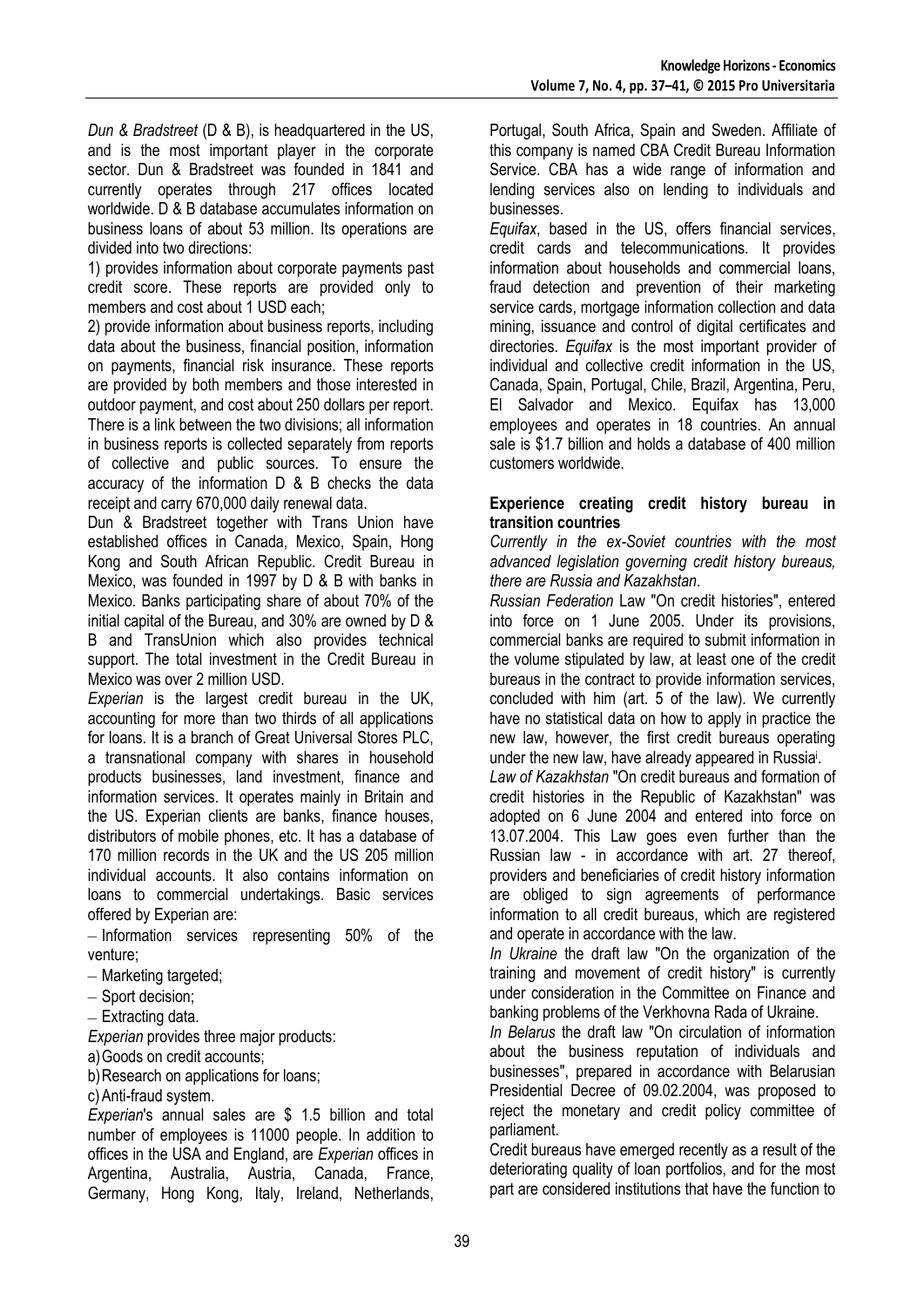accumulate and process information of debtors of banks in the banking system.

*The normative acts of the Republic of Moldova under which activates IM "Credit Bureau" LLC they are:*

- *Law* on credit history bureau no.122-XVI from 29.05.2008;

- *Regulation* on licensing of the credit history bureaus business offices approved by the National Commission of Financial Market Decision no. 7/4 of 20 February 2009;

- *Regulation* on information systems used to create a database of credit history bureaus approved by the National Commission of Financial Market Decision no. 8/15 of 26 February 2009;

- *Regulation* on the presentation of information on the credit history bureau and issuing credit report approved by the National Commission of Financial Market Decision no. 8/15 of 26 February 2009;

- *Regulation* on the NCFM reporting by credit bureaus approved by Resolution of the National Commission of Financial Market no. 8/15 of 26 February 2009.

In developed countries there is a system of mutual information exchange between financial institutions and their customers, which significantly reduce the rate on credits and loans repaid debt. This activity is carried out by credit history bureaus that collect, store, verify and analyze information about borrowers with its subsequent transmission purposes by banks. On the other hand, thanks to this system themselves borrowers obtain a personal credit history, which makes credit more accessible and transparent.

*Bureau of credit histories is entitled:*

- to provide services related to the submission of reports of credit, contract, and, in cases stipulated by this law without contract as stipulated by this law and other regulations;

- to provide, on a contractual basis, services related to developing, in the information contained in credit histories at that office, the calculation methods (scoring) and individual assessment (rating) and/or their implementation;

- to provide consulting services related to information of users of credit histories and credit history subjects;

- to provide, on a contractual basis, statistical services relating to information contained in credit histories;

- constitute, in the manner prescribed by law, associations (unions) to protect and represent the interests of its members, coordination of work, satisfying the interests of scientific and professional information, solving other tasks of common interest of credit history bureaus;

- to obtain, on a contract basis, information that is not confidential State Population Register and/or public information from the state register of legal entities

and/or the State Register of individual entrepreneurs to verify the information contained in histories credit.

Office credit history is not entitled to carry out activities other than those provided for in law.

*Obligations of credit history bureau:*

1) In order to ensure security of keeping credit history, credit history bureau is required to have a license for the business of providing training services, processing and storage of credit histories and credit reports presentation and performance related.

2) Bureau of credit history is required to submit credit report any user of credit history under contract to provide services concluded with this information, approach and agreement that meets the requirements set out in Article 7.

3) Bureau of credit history must include the credit history of the matter of credit history information, which corresponds to the requirements of this law:

a) received in electronic form, provided that they are presented in the format prescribed by the office of credit history and credit history source - within one business day;

b) received in writing - within 5 working days.

Office credit history BMI has already signed Infocredit information processing with the main four banks, BC "Moldova Agroindbank" S.A., BC "Banca de Economii" S.A., BC "Mobiasbanca" S.A. and BC "Victoriabank" S.A., which Infocredit IMC partners and data providers Bureau of credit history. Providers of data from non-<br>banking sector insurance companies. banking sector insurance companies, telecommunications companies, state and private records. The IMC perspective Infocredit will cooperate with other banks, financial companies, leasing companies, company's communal services.

According to research conducted in the second half of 2008 volume of credit history bureau interpellations addressed were about 25 thousand inquiries per month from all users simultaneously, following a substantial increase by the end of 2009. The number of reports were issued recitatives was several hundred per month in the second half of 2008, increasing to a few thousand by the end.

BMI Infocredit company was founded in 2004. The company's investments for the foundation Bureau of credit history exceeding 2 million USD. The main partner in the process of first credit bureau in Moldova is Credit info Group International Bureau officer operating in international credit market since 1997. Since 2002 Credit info Group directly operates internationally in 11 countries as a partner to create offices and indirectly in 13 countries as a supplier of software for the operation of credit history bureau. Credit info Group participates in the formation of credit history bureaus in CIS countries as Georgia, Lithuania, Kazakhstan, Republic of Moldova and Ukraine.